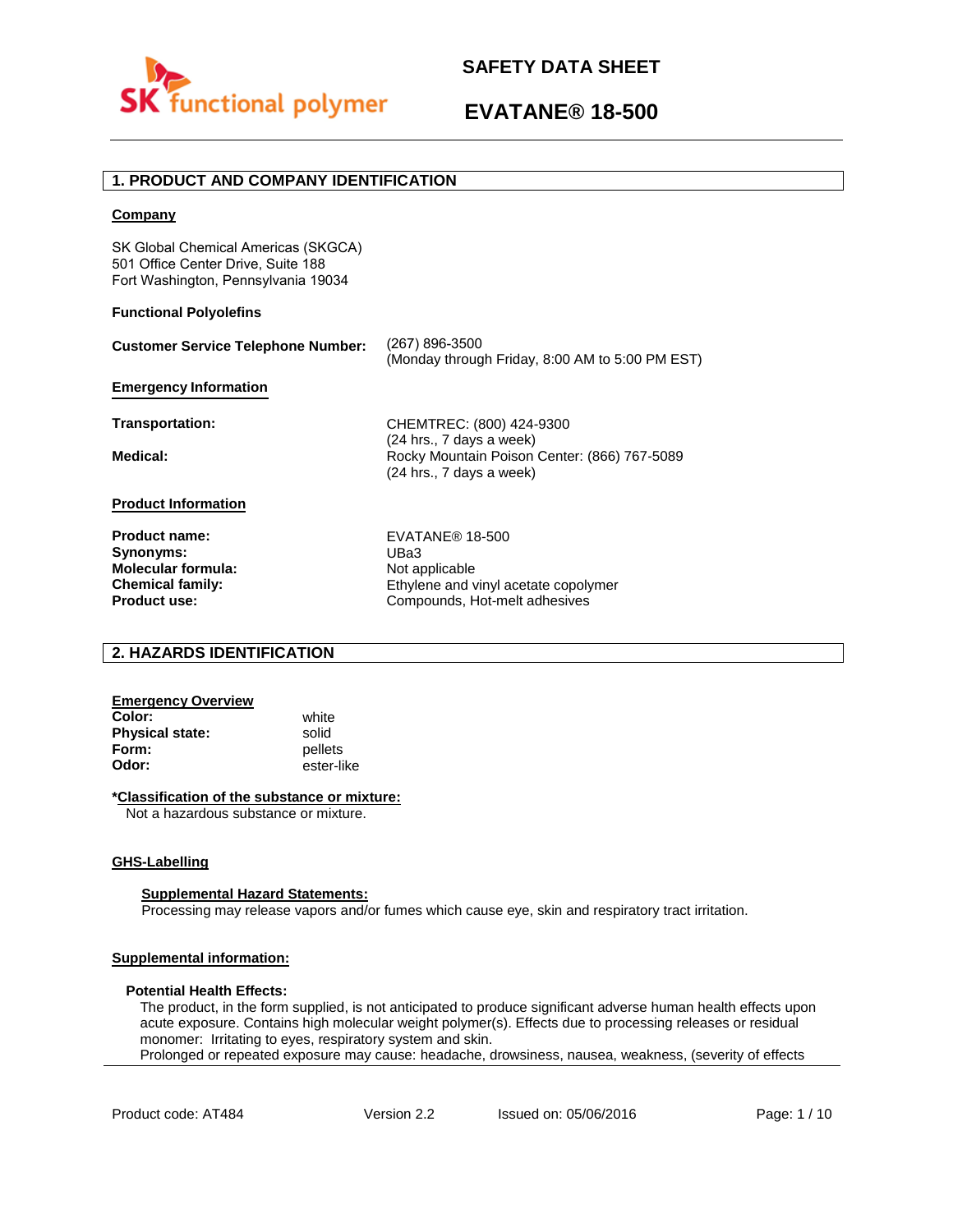

depends on extent of exposure).

### **Other:**

Handle in accordance with good industrial hygiene and safety practice. (pellets/granules) This product may release fume and/or vapor of variable composition depending on processing time and temperature. Hazardous decomposition products may include confirmed or suspected carcinogens.

# **3. COMPOSITION/INFORMATION ON INGREDIENTS**

| <b>Chemical Name</b>                              | CAS-No.    | Wt/Wt   | <b>GHS Classification**</b>     |
|---------------------------------------------------|------------|---------|---------------------------------|
| Acetic acid ethenyl ester, polymer with<br>ethene | 24937-78-8 | $>99\%$ | Not classified                  |
| Acetic acid ethenyl ester                         | 108-05-4   | < 0.2 % | H332, H335, H225, H351,<br>H411 |

\*\*For the full text of the H-Statements mentioned in this Section, see Section 16.

# **4. FIRST AID MEASURES**

# **4.1. Description of necessary first-aid measures:**

### **Inhalation:**

If inhaled, remove victim to fresh air.

### **Skin:**

In case of contact, immediately flush skin with plenty of water. If molten polymer gets on the skin, cool rapidly with cold water. Do not peel solidified product off the skin. Obtain medical treatment for thermal burns. Remove material from clothing. Wash clothing before reuse. Thoroughly clean shoes before reuse.

# **Eyes:**

Immediately flush eye(s) with plenty of water. Obtain medical treatment for thermal burns.

### **Ingestion:**

If swallowed, DO NOT induce vomiting. Get medical attention. Never give anything by mouth to an unconscious person.

# **4.2. Most important symptoms/effects, acute and delayed:**

For most important symptoms and effects (acute and delayed), see Section 2 (Hazard Statements and Supplemental Information) and Section 11 (Toxicology Information) of this SDS.

# **4.3. Indication of immediate medical attention and special treatment needed, if necessary:**

Product code: AT484 Version 2.2 Issued on: 05/06/2016 Page: 2/10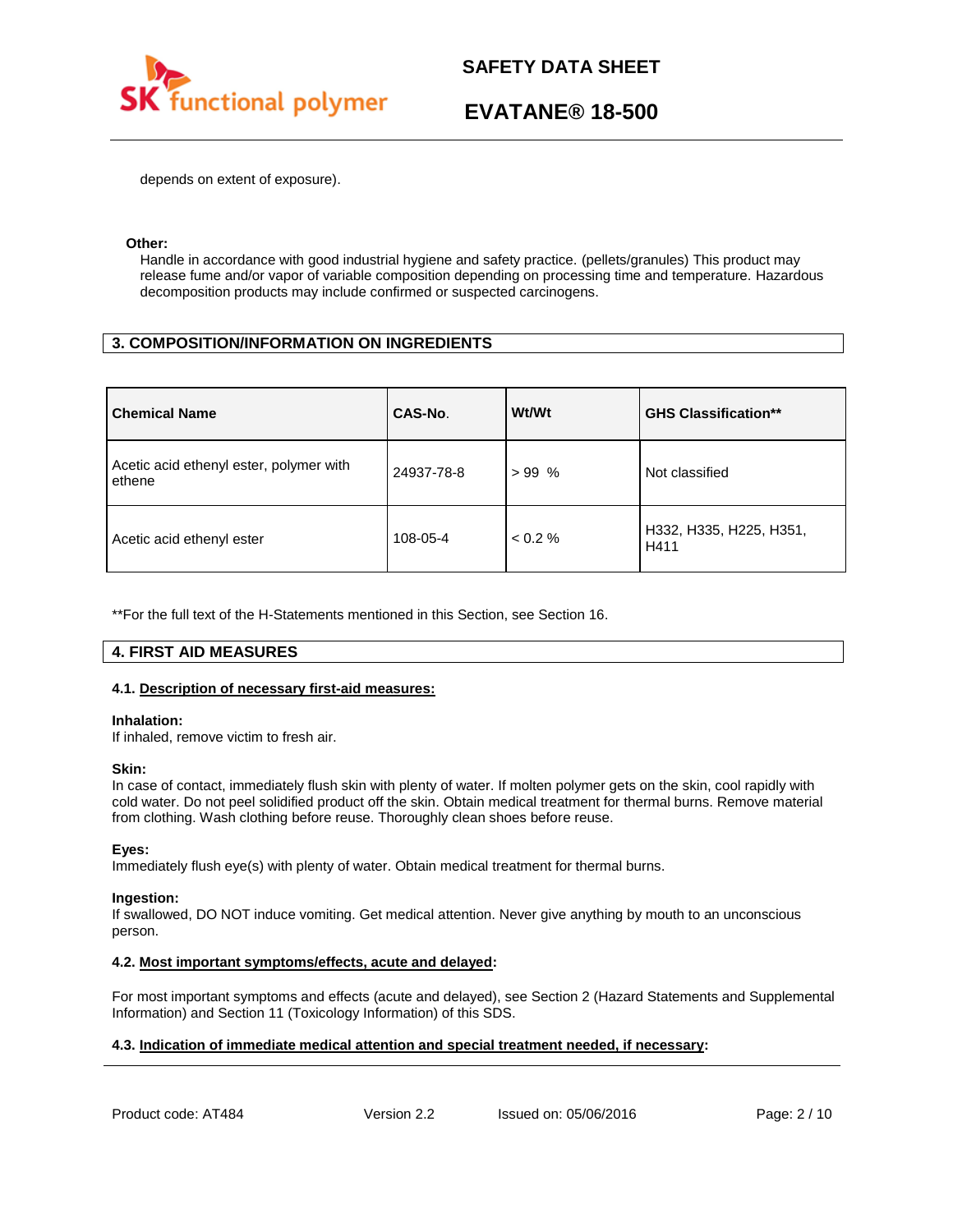

Unless otherwise noted in Notes to Physician, no specific treatment noted; treat symptomatically.

# **5. FIREFIGHTING MEASURES**

### **Extinguishing media (suitable):**

Water spray, Carbon dioxide (CO2), Foam

### **Protective equipment:**

Fire fighters and others who may be exposed to products of combustion should wear full fire fighting turn out gear (full Bunker Gear) and self-contained breathing apparatus (pressure demand / NIOSH approved or equivalent).

### **Further firefighting advice:**

Fire fighting equipment should be thoroughly decontaminated after use.

### **Fire and explosion hazards:**

When burned, the following hazardous products of combustion can occur: Carbon oxides Hazardous organic compounds Acetic acid

# **6. ACCIDENTAL RELEASE MEASURES**

## **Personal precautions, Emergency procedures, Methods and materials for containment/clean-up:**

Prevent further leakage or spillage if you can do so without risk. Ventilate the area. Sweep up and shovel into suitable properly labeled containers for prompt disposal. Possible fall hazard – floor may become slippery from leakage/spillage of product. Avoid dispersal of spilled material and runoff and contact with soil, waterways, drains and sewers. Consult a regulatory specialist to determine appropriate state or local reporting requirements, for assistance in waste characterization and/or hazardous waste disposal and other requirements listed in pertinent environmental permits.

# **Protective equipment:**

Appropriate personal protective equipment is set forth in Section 8.

# **7. HANDLING AND STORAGE**

## **Handling**

#### **General information on handling:**

Avoid breathing dust.

Avoid breathing processing fumes or vapors.

Handle in accordance with good industrial hygiene and safety practices. These practices include avoiding unnecessary exposure and removal of material from eyes, skin, and clothing.

### **Storage**

### **General information on storage conditions:**

Keep in a dry, cool place. Store away from moisture and heat to maintain the technical properties of the product. Store in closed containers, in a secure area to prevent container damage and subsequent spillage.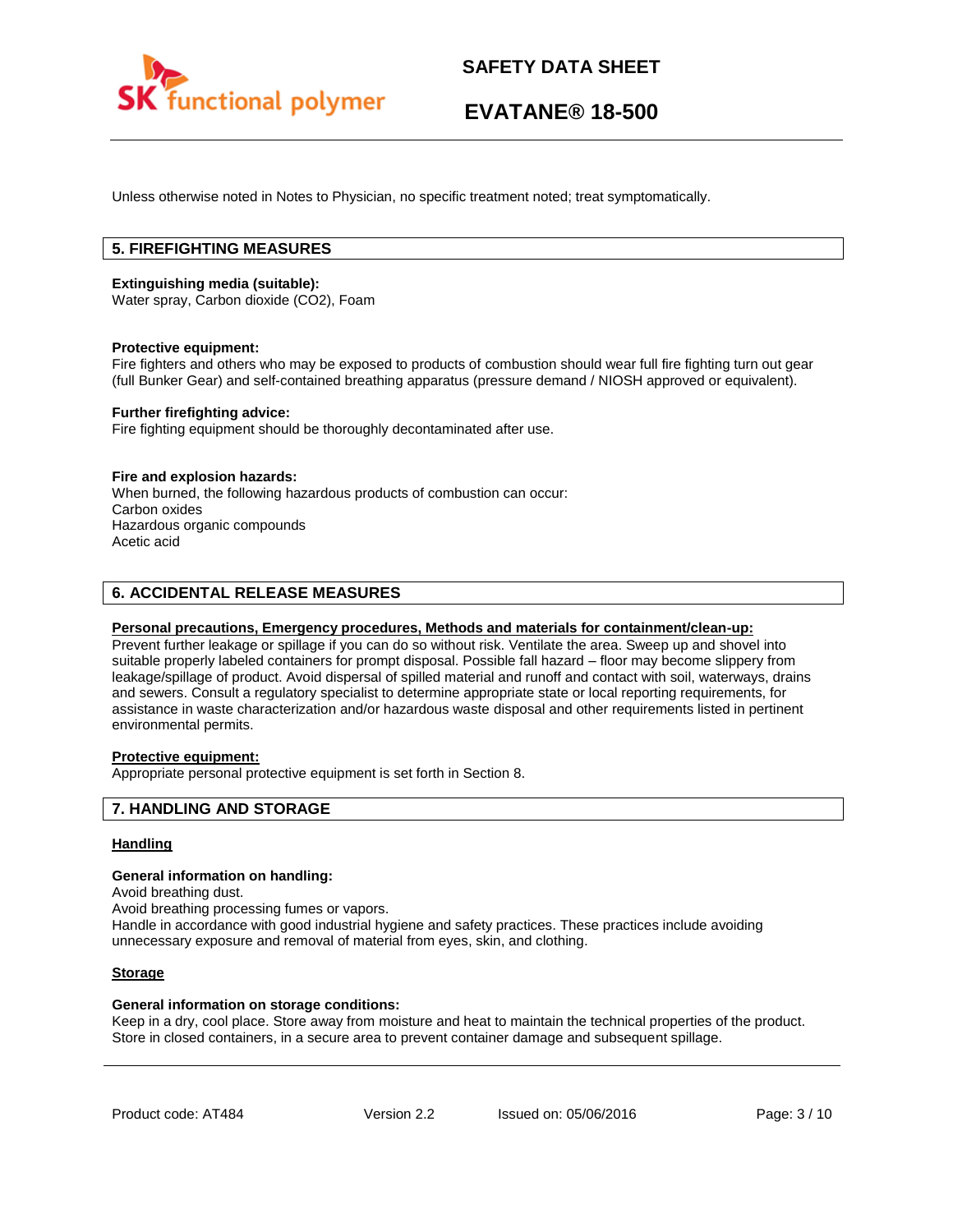

# **EVATANE® 18-500**

## **Storage stability – Remarks:**

Stable under recommended storage conditions.

#### **Storage incompatibility – General:**  None known.

# **8. EXPOSURE CONTROLS/PERSONAL PROTECTION**

## **Airborne Exposure Guidelines:**

### **Acetic acid ethenyl ester (108-05-4)**

US. ACGIH Threshold Limit Values

| Time weighted average             | 10 ppm |
|-----------------------------------|--------|
| Short Term Exposure Limit (STEL): | 15 ppm |

Only those components with exposure limits are printed in this section. Limits with skin contact designation above have skin contact effect. Air sampling alone is insufficient to accurately quantitate exposure. Measures to prevent significant cutaneous absorption may be required. Limits with a sensitizer designation above mean that exposure to this material may cause allergic reactions.

### **Engineering controls:**

Investigate engineering techniques to reduce exposures below airborne exposure limits or to otherwise reduce exposures. Provide ventilation if necessary to minimize exposures or to control exposure levels to below airborne exposure limits (if applicable see above).If practical, use local mechanical exhaust ventilation at sources of air contamination such as open process equipment.

### **Respiratory protection:**

Avoid breathing dust. Avoid breathing processing fumes or vapors. Where airborne exposure is likely or airborne exposure limits are exceeded (if applicable, see above), use NIOSH approved respiratory protection equipment appropriate to the material and/or its components and substances released during processing. Consult respirator manufacturer to determine appropriate type equipment for a given application. Observe respirator use limitations specified by NIOSH or the manufacturer. For emergency and other conditions where there may be a potential for significant exposure or where exposure limit may be significantly exceeded, use an approved full face positive-pressure, self-contained breathing apparatus or positive-pressure airline with auxiliary self-contained air supply. Respiratory protection programs must comply with 29 CFR § 1910.134.

### **Skin protection:**

Processing of this product releases vapors or fumes which may cause skin irritation. Minimize skin contamination by following good industrial hygiene practice. Wearing protective gloves is recommended. Wash hands and contaminated skin thoroughly after contact with processing fumes or vapors. Wash thoroughly after handling.

### **Eye protection:**

Use good industrial practice to avoid eye contact. Processing of this product releases vapors or fumes which may cause eye irritation. Where eye contact may be likely, wear chemical goggles and have eye flushing equipment available.

# **9. PHYSICAL AND CHEMICAL PROPERTIES**

Product code: AT484 Version 2.2 Issued on: 05/06/2016 Page: 4/10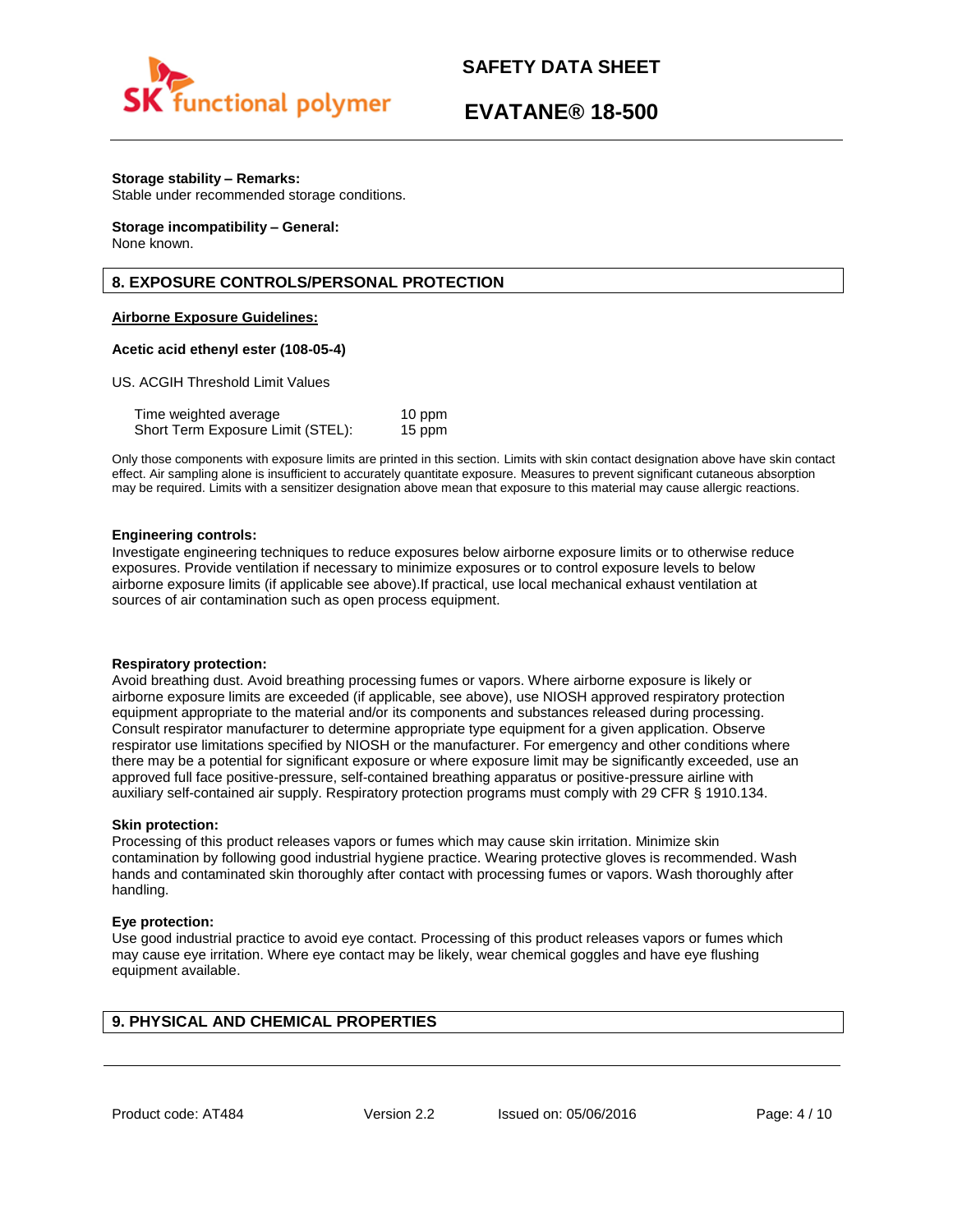

| Color:                                                           | white                                                   |
|------------------------------------------------------------------|---------------------------------------------------------|
| <b>Physical state:</b>                                           | solid                                                   |
| Form:                                                            | pellets                                                 |
| Odor:                                                            | ester-like                                              |
| <b>Odor threshold:</b>                                           | No data available                                       |
| <b>Flash point</b>                                               | Not applicable                                          |
| <b>Auto-ignition</b><br>temperature:                             | No data available                                       |
| Lower flammable limit<br>$(LFL)$ :                               | No data available                                       |
| <b>Upper flammable limit</b><br>(UEL):                           | No data available                                       |
| pH:                                                              | Not applicable                                          |
| Density:                                                         | 0.94 g/cm3                                              |
| Vapor pressure:                                                  | Not applicable                                          |
| Vapor density:                                                   | Not applicable                                          |
| <b>Boiling point/boiling</b><br>range:                           | No data available                                       |
| <b>Melting point/range:</b>                                      | 187 °F (86 °C)                                          |
| Freezing point:                                                  | No data available                                       |
| <b>Evaporation rate:</b>                                         | No data available                                       |
| <b>Solubility in water:</b>                                      | 68 °F (20 °C) insoluble (on the basis of its structure) |
| Solubility in other<br>solvents: [qualitative and<br>quantative] | 77 °F (25 °C) Soluble in: Carbon tetrachloride          |
| Viscosity, dynamic:                                              | No data available                                       |
| <b>Oil/water partition</b><br>coefficient:                       | No data available                                       |
| <b>Thermal decomposition</b>                                     | approx. 500 °F (260 °C)                                 |
| <b>Flammability:</b>                                             | See GHS Classification in Section 2                     |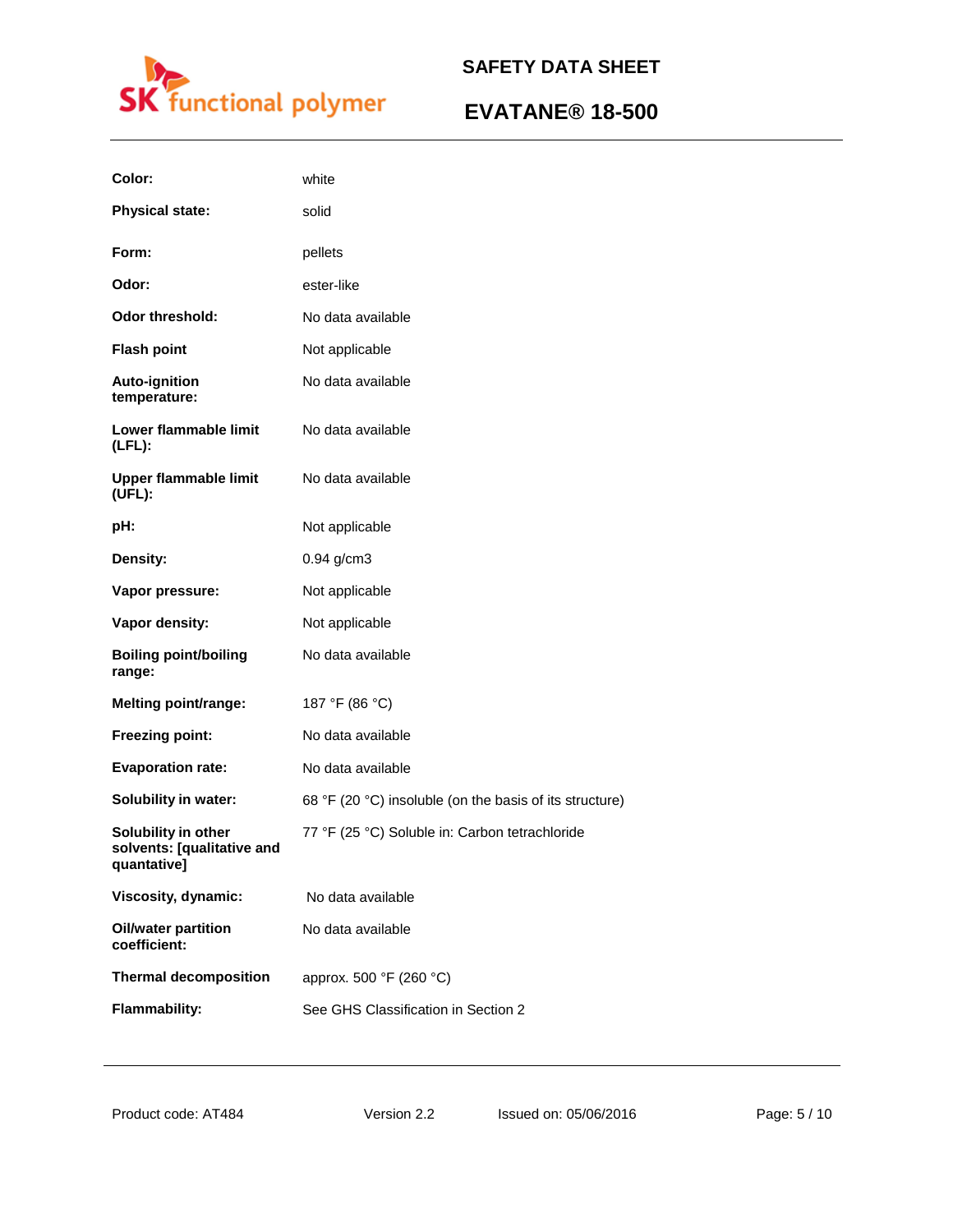

# **EVATANE® 18-500**

# **10. STABILITY AND REACTIVITY**

#### **Stability:**

The product is stable under normal handling and storage conditions.

### **Hazardous reactions:**

Hazardous polymerisation does not occur.

# **Materials to avoid:**

None known.

## **Conditions / hazards to avoid:**

Avoid storing in moist and warm conditions. (to maintain the technical properties of the product). See Hazardous Decomposition Products below.

### **Hazardous decomposition products:**

Thermal decomposition giving toxic, flammable, and / or corrosive products: Carbon oxides Acetic acid Hazardous organic compounds

# **11. TOXICOLOGICAL INFORMATION**

Data on this material and/or its components are summarized below.

### **Data for Acetic acid ethenyl ester, polymer with ethene (24937-78-8)**

### **Acute toxicity**

**Oral:**

May be harmful if swallowed. (rat) LD50 > 2,500 mg/kg.

# **Other information**

The information presented is from representative materials with this Chemical Abstract Service (CAS) Registry number. The results vary depending on the size and composition of the test substance.

### **Data for Acetic acid ethenyl ester (108-05-4)**

# **Carcinogenicity**

Long term inhalation administration to rat / affected organ(s): lung, upper respiratory tract / signs: Increased incidence of tumors was reported.

Long term drinking water administration to rat and mouse / affected organ(s): Gastro-intestinal tract / signs: Increased incidence of tumors was reported. Classified by the International Agency for Research on Cancer as: Group 2B: Possibly carcinogenic to humans.

# **Genotoxicity**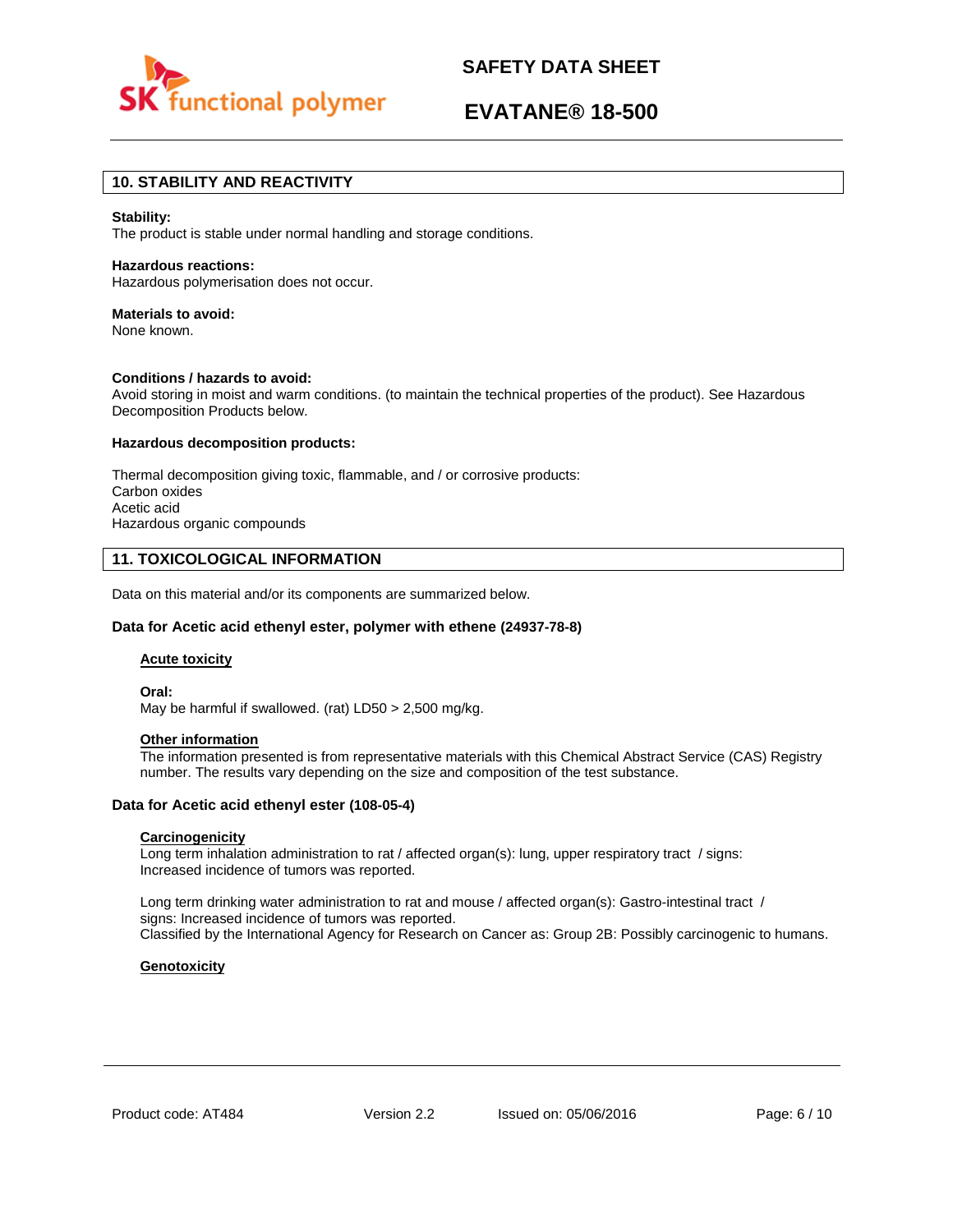

# **EVATANE® 18-500**

## **Assessment in Vitro:**

Both positive and negative responses for genetic changes were observed in laboratory tests using: animal cells

No genetic changes were observed in laboratory tests using: bacteria

# **Genotoxicity**

### **Assessment in Vivo:**

Both positive and negative responses for genetic changes were observed in laboratory tests using: rats, mice

### **Human experience**

### **Inhalation:**

Upper respiratory tract: irritation. (based on reports of occupational exposure to workers) (extent of injury depends on severity of exposure)

Eyes: irritation. (based on reports of occupational exposure to workers) (extent of injury depends on severity of exposure)

# **12. ECOLOGICAL INFORMATION**

## **Chemical Fate and Pathway**

No data are available.

### **Ecotoxicology**

No data are available.

# **13. DISPOSAL CONSIDERATIONS**

### **Waste disposal:**

Where possible recycling is preferred to disposal or incineration. If recycling is not an option, incinerate or dispose of in accordance with federal, state, and local regulations. Pigmented, filled and/or solvent laden product may require special disposal practices in accordance with federal, state and local regulations. Consult a regulatory specialist to determine appropriate state or local reporting requirements, for assistance in waste characterization and/or hazardous waste disposal and other requirements listed in pertinent environmental permits. Note: Chemical additions to, processing of, or otherwise altering this material may make this waste management information incomplete, inaccurate, or otherwise inappropriate. Furthermore, state and local waste disposal requirements may be more restrictive or otherwise different from federal laws and regulations.

# **14. TRANSPORT INFORMATION**

**US Department of Transportation (DOT):** not regulated

**International Maritime Dangerous Goods Code (IMDG):** not regulated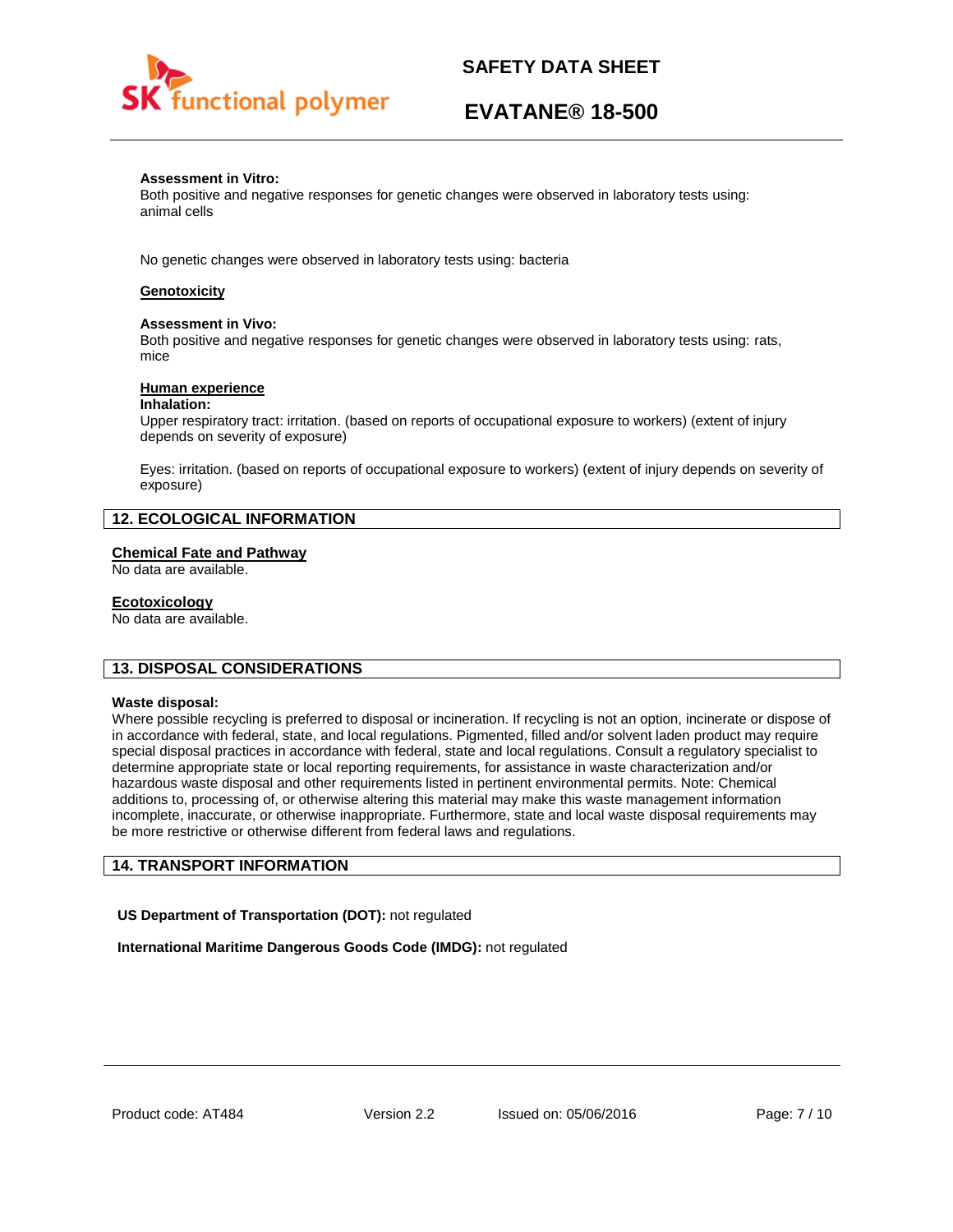

# **EVATANE® 18-500**

# **15. REGULATORY INFORMATION**

| <b>Chemical Inventory Status</b>                                      |               |                                                                  |
|-----------------------------------------------------------------------|---------------|------------------------------------------------------------------|
| EU. EINECS                                                            | <b>EINECS</b> | Conforms to                                                      |
| United States TSCA Inventory                                          | <b>TSCA</b>   | The components of this product are all on<br>the TSCA Inventory. |
| Canadian Domestic Substances List (DSL)                               | DSL.          | All components of this product are on the<br>Canadian DSL        |
| China. Inventory of Existing Chemical Substances in<br>China (IECSC)  | IECSC (CN)    | Conforms to                                                      |
| Japan. ENCS - Existing and New Chemical<br>Substances Inventory       | ENCS (JP)     | Conforms to                                                      |
| Japan. ISHL - Inventory of Chemical Substances                        | ISHL (JP)     | Conforms to                                                      |
| Korea. Korean Existing Chemicals Inventory (KECI)                     | KECI (KR)     | Conforms to                                                      |
| Philippines Inventory of Chemicals and Chemical<br>Substances (PICCS) | PICCS (PH)    | Conforms to                                                      |
| Australia Inventory of Chemical Substances (AICS)                     | <b>AICS</b>   | Conforms to                                                      |
|                                                                       |               |                                                                  |

# **United States – Federal Regulations**

# **SARA Title III – Section 302 Extremely Hazardous Chemicals:**

| Chemical name             | CAS-No.  | SARA       | SARA       |
|---------------------------|----------|------------|------------|
|                           |          | Reportable | Threshold  |
|                           |          | Quantities | Planning   |
|                           |          |            | Quantity   |
| Acetic acid ethenyl ester | 108-05-4 | 5000 lbs   | $1000$ lbs |

### **SARA Title III - Section 311/312 Hazard Categories:**  No SARA Hazards

# **SARA Title III – Section 313 Toxic Chemicals:**

The following components are subject to reporting levels established by SARA Title III, Section 313:

| Chemical name             | CAS-No.  | De minimis<br>concentration | Reportable threshold:                                                                                           |
|---------------------------|----------|-----------------------------|-----------------------------------------------------------------------------------------------------------------|
| Acetic acid ethenyl ester | 108-05-4 | $0.1 \%$                    | 10000 lbs (Otherwise used<br>(non-<br>manufacturing/processing))<br>25000 lbs (Manufacturing<br>and processing) |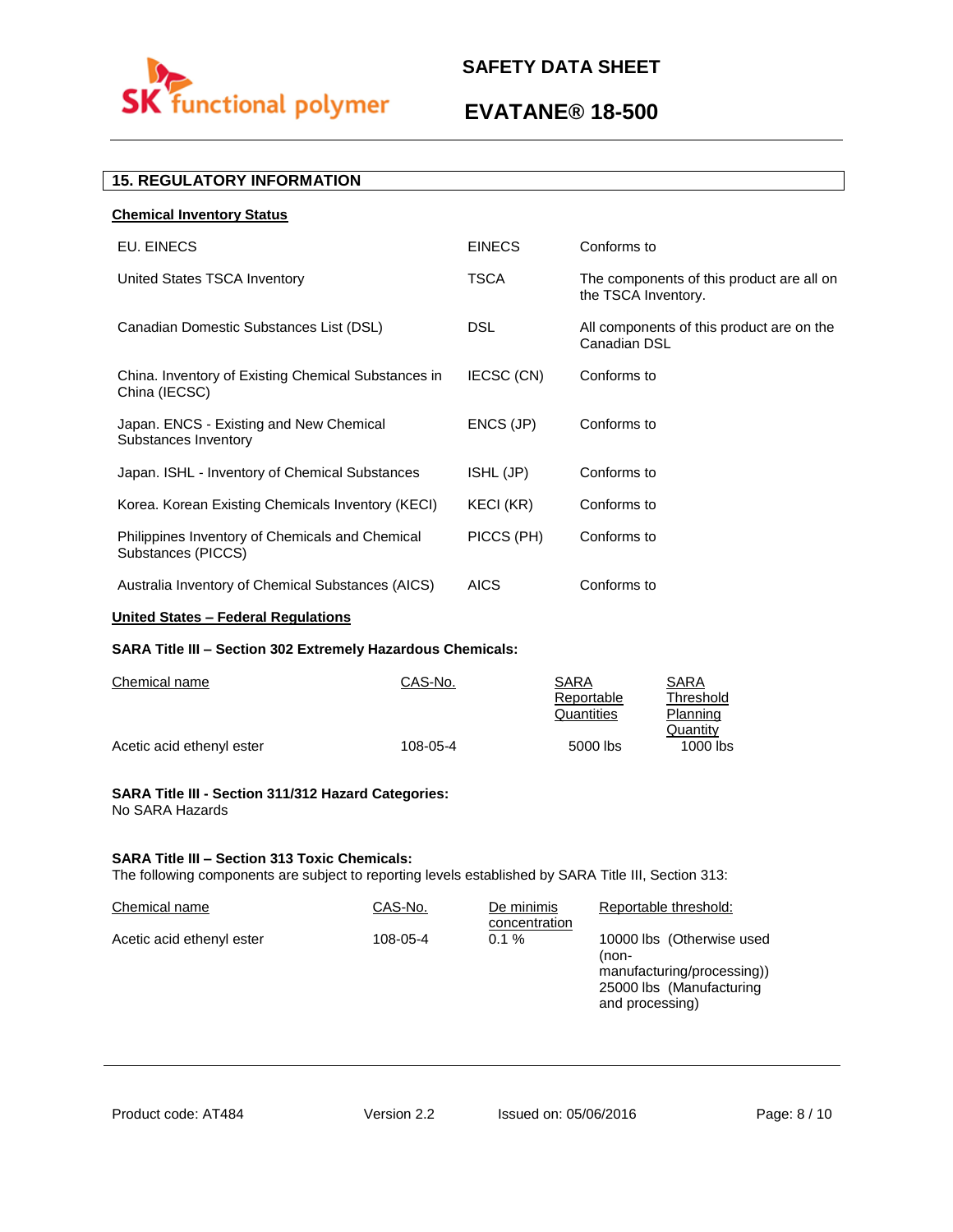

# **EVATANE® 18-500**

**Comprehensive Environmental Response, Compensation, and Liability Act (CERCLA) - Reportable Quantity (RQ):**

Chemical name CAS-No. Reportable quantity Acetic acid ethenyl ester 108-05-4 5000 lbs

# **United States – State Regulations**

### **New Jersey Right to Know**

No components are subject to the New Jersey Right to Know Act.

### **Pennsylvania Right to Know**

Chemical name Chemical name CAS-No. Acetic acid ethenyl ester, polymer with ethene 24937-78-8

**California Prop. 65**

This product does not contain any chemicals known to the State of California to cause cancer, birth defects, or any other reproductive defects.

# **16. OTHER INFORMATION**

### **Full text of H-Statements referred to under sections 2 and 3.**

- H225 Highly flammable liquid and vapour.
- H332 Harmful if inhaled.
- H335 May cause respiratory irritation.
- H351 Suspected of causing cancer.
- H411 Toxic to aquatic life with long lasting effects.

### **Latest Revision(s):**

| Revised Section(s): | Chapter 4 update |
|---------------------|------------------|
| Reference number:   | 000000027255     |
| Date of Revision:   | 05/06/2016       |
| Date Printed:       | 07/23/2016       |

The statements, technical information and recommendations contained herein are believed to be accurate as of the date hereof. Since the conditions and methods of use of the product and of the information referred to herein are beyond our control, SKGCA expressly disclaims any and all liability as to any results obtained or arising from any use of the product reliance on such information; NO WARRANT OF FIRNESS FOR ANY PARTICULAR PURPOSE, WARRANTY OF MERCHANTABILITY OR ANY OTHER WARRANTY, EXPRESSED OR IMPLIED IS MADE CONCERNING THE GOODS DESCIRBED OR THE INFORMATION PROVIDED HERIN. The information provided herein relates only to the specific product designated and may not be applicable when such product is used in combination with other materials or in any process. The user should thoroughly test any application before commercialization. Nothing contained herein constitutes a license to practice under any patent, it should not be construed as an inducement to infringe any patent, and the user is advised to take appropriate steps to be sure that any proposed use of the product will not result in patent infringement. See SDS for Health & Safety Considerations.

Product code: AT484 Version 2.2 Issued on: 05/06/2016 Page: 9/10